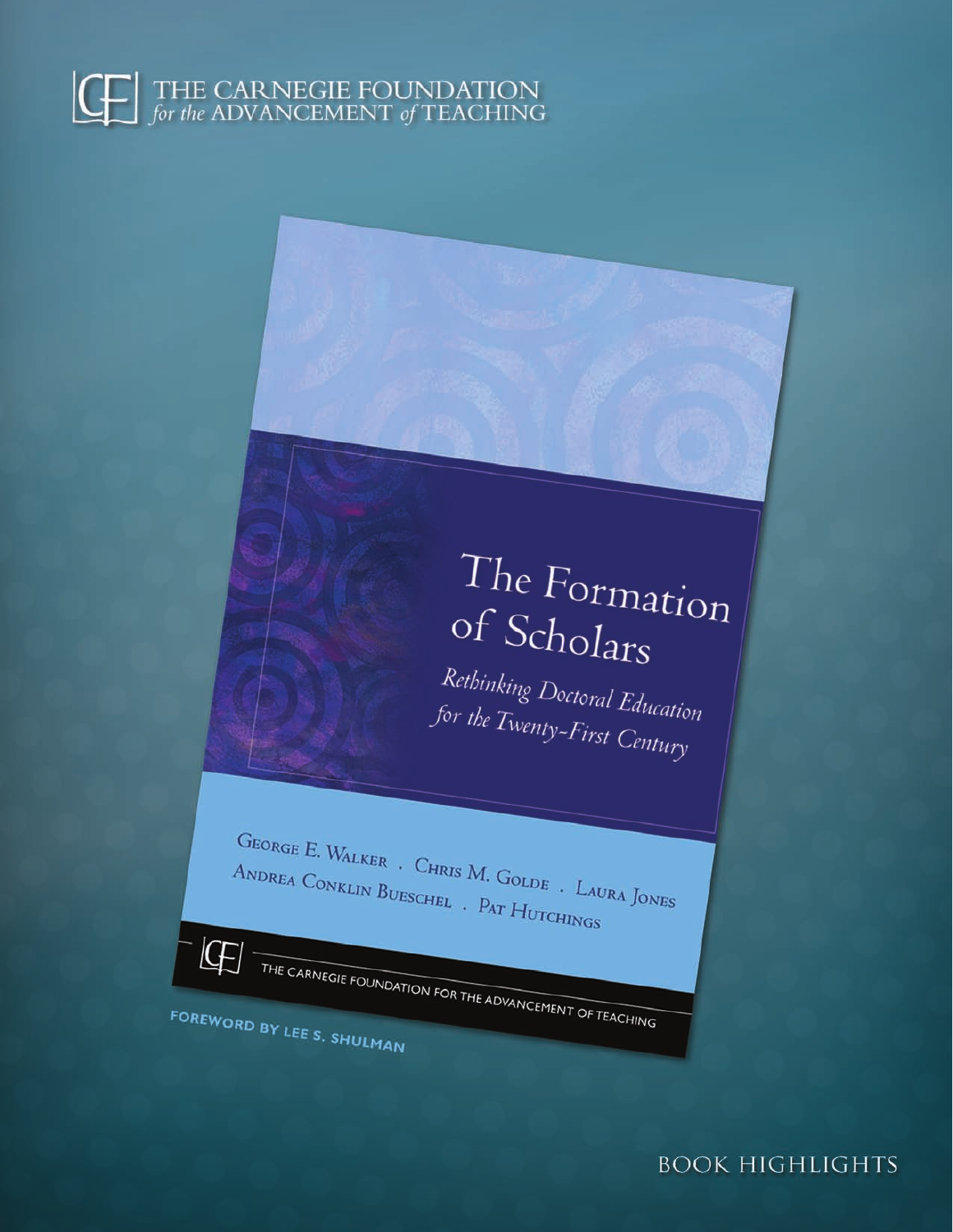## **The Formation of Scholars**

Rethinking Doctoral Education for the Twenty-First Century

#### **About the Carnegie Initiative on the Doctorate**

The 1990s saw several blue-ribbon commissions and sponsored research reports that offered recommendations to make doctoral education more effective. In their wake it seemed timely to move from talk to action, and so The Carnegie Foundation for the Advancement of Teaching partnered with The Atlantic Philanthropies to undertake a five-year project called the Carnegie Initiative on the Doctorate, or the CID. The initiative, which ran from 2001 through 2005, was designed to be both an action project and a research project. Its objective was to support selected academic departments' efforts to improve the effectiveness of their doctoral programs. The project invited participating departments to create local solutions suited to what they themselves identified as their needs and problems. The project involved eighty-four PhD-granting departments in six fields—chemistry, education, English, history, mathematics and neuroscience.

Over the five years of the program, participating departments made a commitment to examine their own purposes and effectiveness, to implement changes in response to their findings, and to monitor the impact of those changes. Many used their participation to continue plans and activities that were already begun but would benefit from the structure, prestige and interaction provided by a national initiative. Carnegie's role, in turn, included visiting the departments, interviewing campus team members, and bringing project participants together (sometimes by discipline, sometimes by theme) to report on their progress, to learn from one another, and to help make sense of their experiences in ways that others can build on. In addition, both faculty and students participated in project-wide surveys, the results of which served as rich grist for discussion and debate about the preparation of scholars in the broadest sense, whether they work in industry, government or academe.

#### **About the Authors**

**GEORGE E. WALKER** is Vice President for Research and Dean of the University Graduate School at Florida International University. From 2001 to 2006, he served as Senior Scholar and Director of the Carnegie Initiative on the Doctorate.

**CHRIS M. GOLDE** is Associate Vice Provost for Graduate Education at Stanford University. From 2001 to 2006, she served as Senior Scholar and Research Director for the Carnegie Initiative on the Doctorate.

**Laura Jones** is Director of Heritage Services and University Archaeologist at Stanford University. She was a Senior Scholar and the Director of the Community Program at the Carnegie Foundation from 2000–2006.

**ANDREA CONKLIN BUESCHEL** is Senior Program Officer with the Spencer Foundation. She formerly served as Research Scholar with the Carnegie Foundation.

**PAT HUTCHINGS** is Vice President of The Carnegie Foundation for the Advancement of Teaching.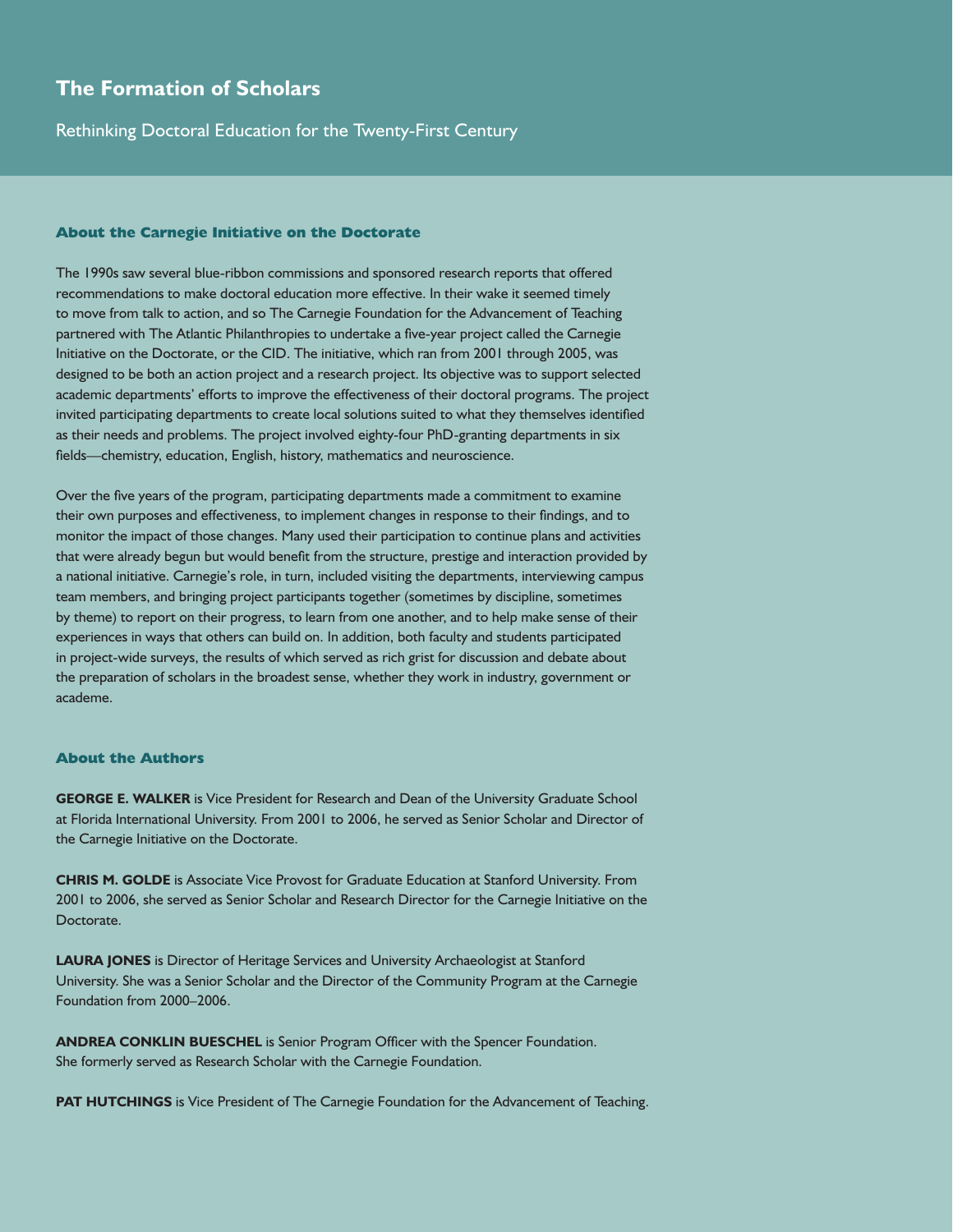# THE FORMATION OF SCHOLARS

rethinking doctoral education for the twenty-FIRST CENTURY

George E. Walker Chris M. Golde Laura Jones Andrea Conklin Bueschel Pat Hutchings

FOR EWORD BY Lee S. Shulman

A PUBLICATION OF

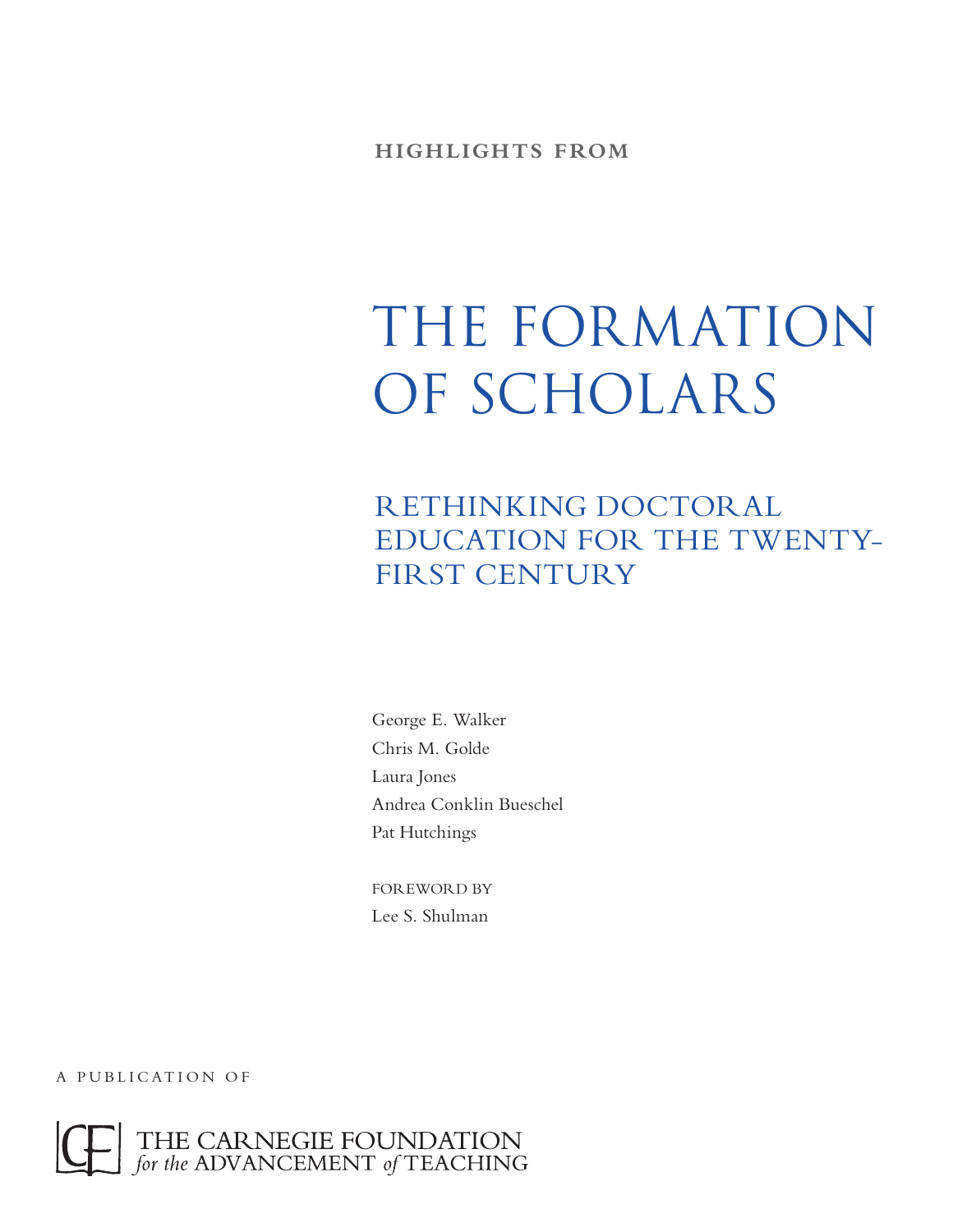"The best doctoral programs attempt to discover the 'sweet spot' between conservation and change by teaching skepticism and respect for earlier traditions and sources while encouraging strikingly new ideas and courageous leaps forward."

*–Carnegie President Lee S. Shulman*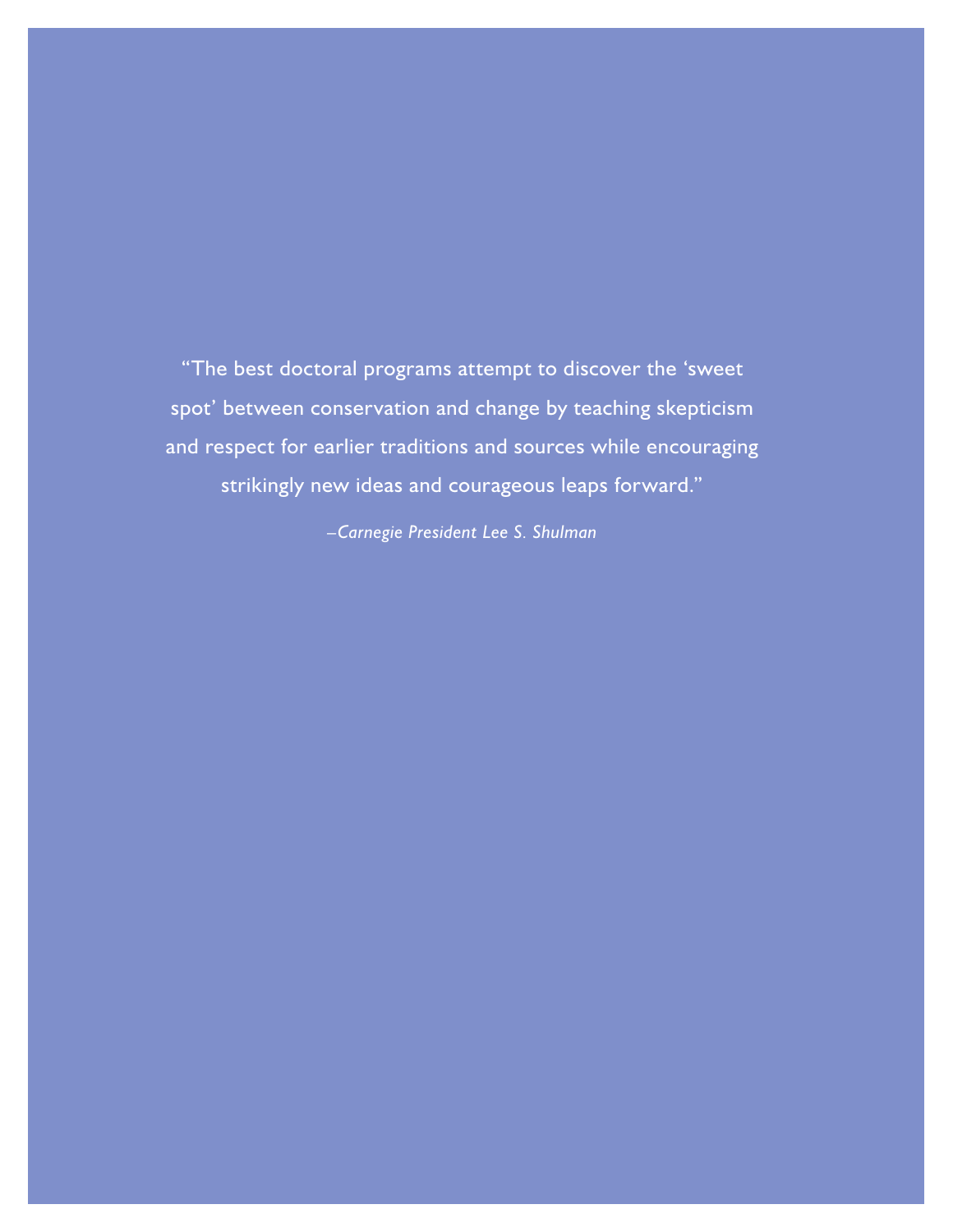## **Introduction**

Some 375,000 men and women are pursuing doctoral degrees in institutions of higher education in the United States. Over 43,000 will graduate this year. Many of those who receive PhDs will assume positions of leadership and responsibility in arenas that directly shape the lives we lead. PhDs develop life-saving medical interventions, shape social programs and policies, and turn their talents to entrepreneurial ventures in the global economy. Approximately one-half of those who receive doctorates this year will join the ranks of college and university faculty who educate today's undergraduates in the United States and beyond, shaping the futures of our children and grandchildren. And some will prepare new PhDs, so the effects of doctoral education ripple out across nations and generations. The importance of doctoral education to this country's current and future prospects can hardly be overestimated. The question is: What will it take to ensure the U.S. continues to be, as many have observed, "the envy of the world"? What will it take to meet the challenges that doctoral education faces today and to make the changes those challenges require?

Some of the challenges are long standing and well known. About half of today's doctoral students are lost to attrition—and in some programs the numbers are higher yet. Those students who persist often take a long time to finish and along the way find their passion for the field sadly diminished. Many are ill-prepared for the full range of roles they must play, be it in academe or beyond, and often the doctoral experience is marred by a mismatch between the opportunities available to students as they complete their work and their expectations and training along the way. And in most disciplines, women and ethnic minorities are still underrepresented among doctoral students.

What makes all of these challenges even more challenging is that few processes for assessing effectiveness have been developed in graduate education, and it is difficult to muster ambition or urgency for doing better in the absence of information about what needs improvement. Thus, one finds attitudes of complacency ("Our application numbers are strong and so is our national ranking, so where's the problem?"), denial ("We don't have problems with gender or ethnic diversity here"), and blame ("Students these days just aren't willing to make the kinds of sacrifices we did to be successful").

Complicating matters is a set of newer challenges, many of them emerging, and only partly recognized and understood. New technologies are altering and accelerating the way knowledge is shared and developed. And the marketplace for scholars and scholarship is now thoroughly global. Much of the most important, pathbreaking intellectual work going on today occurs in the borderlands between fields, blurring boundaries and challenging traditional disciplinary definitions. The need for firmer connections between academic work and the wider world of public life is increasingly clear, as well. And graduate education, like higher education more generally, faces shifting student demographics, new kinds of competition, growing pressures for accountability, and shrinking public investment. In short, expectations are escalating, and doctoral programs today face fundamental questions of purpose, vision and quality.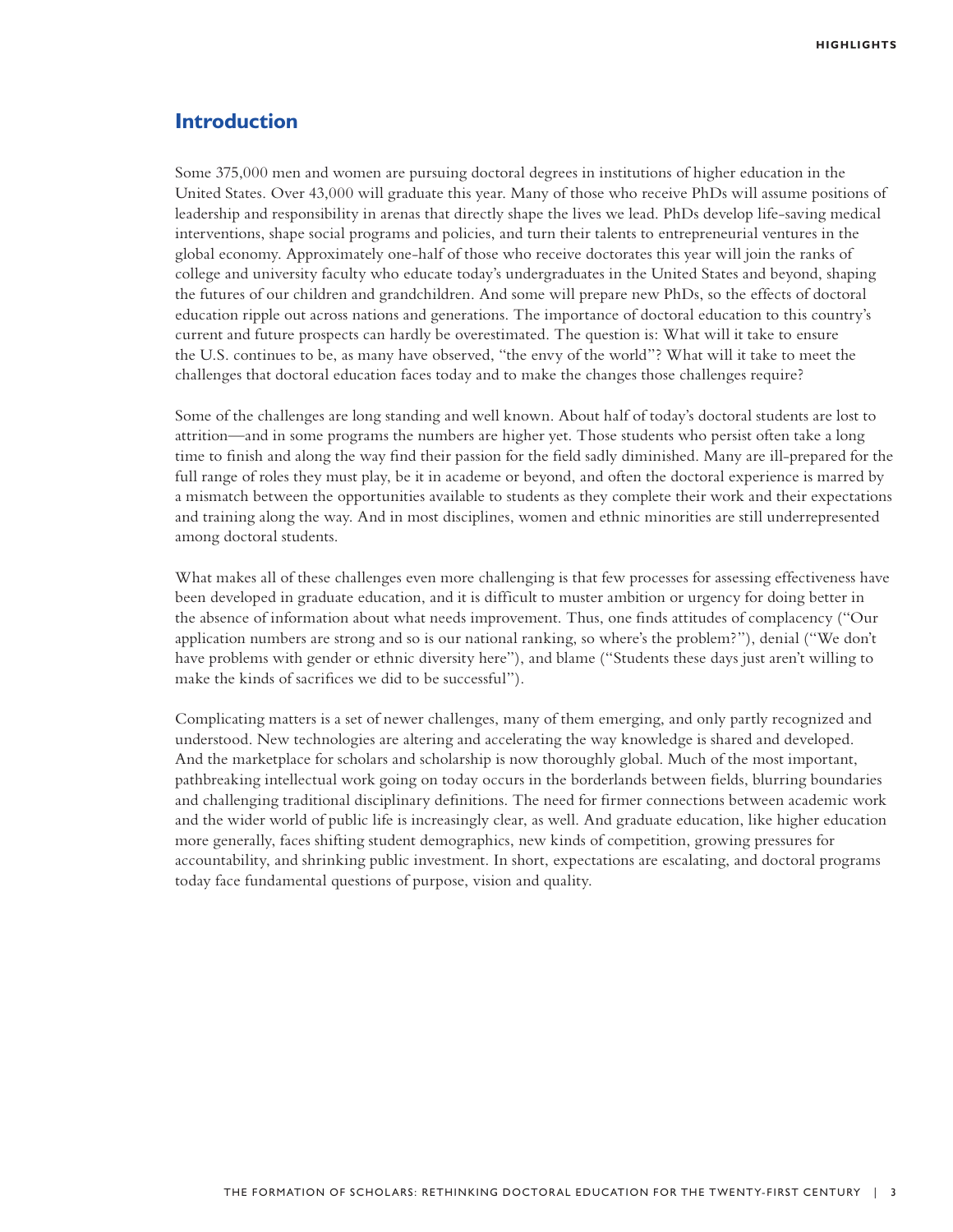# **Vision**

The PhD is a route to many destinations, and those holding the doctorate follow diverse career paths. Some seek out a life in academe, while others choose business or industry, or work in government or non-profit settings. Yet all are scholars, for the work of scholarship is not a function of setting but of purpose and commitment. The profession of the scholar requires specialized, even esoteric knowledge. But it also entails a larger set of obligations and commitments that are not only intellectual but moral.

In this sense, doctoral education is a complex process of formation—a term borrowed from Carnegie's work on preparation for the professions, especially the study of clergy. What is formed, in short, is the scholar's professional identity in all its dimensions.

The concept of formation also brings into focus the essential role of the learner. Clearly there are aspects of graduate education that faculty must pass along to graduate students; transmission is fundamental to education. But the development of professional identity as a scholar is ultimately a process that students themselves must shape and direct. Some of the most exhilarating findings from the CID point to what happens when students are given more active agency and more responsibility for their own progress and development—whether by using new tools, such as portfolios, for documenting and reflecting on their progress; by serving as mentors to one another; by pursuing connections between research and teaching; or by participating in departmental deliberations about the structure and effectiveness of their own doctoral program.

In *The Formation of Scholars* Carnegie challenges educators to consider how graduate programs can constructively grapple with questions about what they do, why, and with what success. This is hard work, with few tools or habits ready at hand. One of the central aims of the CID has been to provide frameworks such as the ideas of stewardship and formation—to guide such reflection and self examination. In the process, the CID learned a lot about the obstacles to this kind of stocktaking—how living with cross-purposes is sometimes easier than negotiating a common vision, for instance. But what also emerged were "existence proofs" of how programs in a variety of fields can hold a mirror up to themselves and enact principles that lead to much more powerful experiences for students.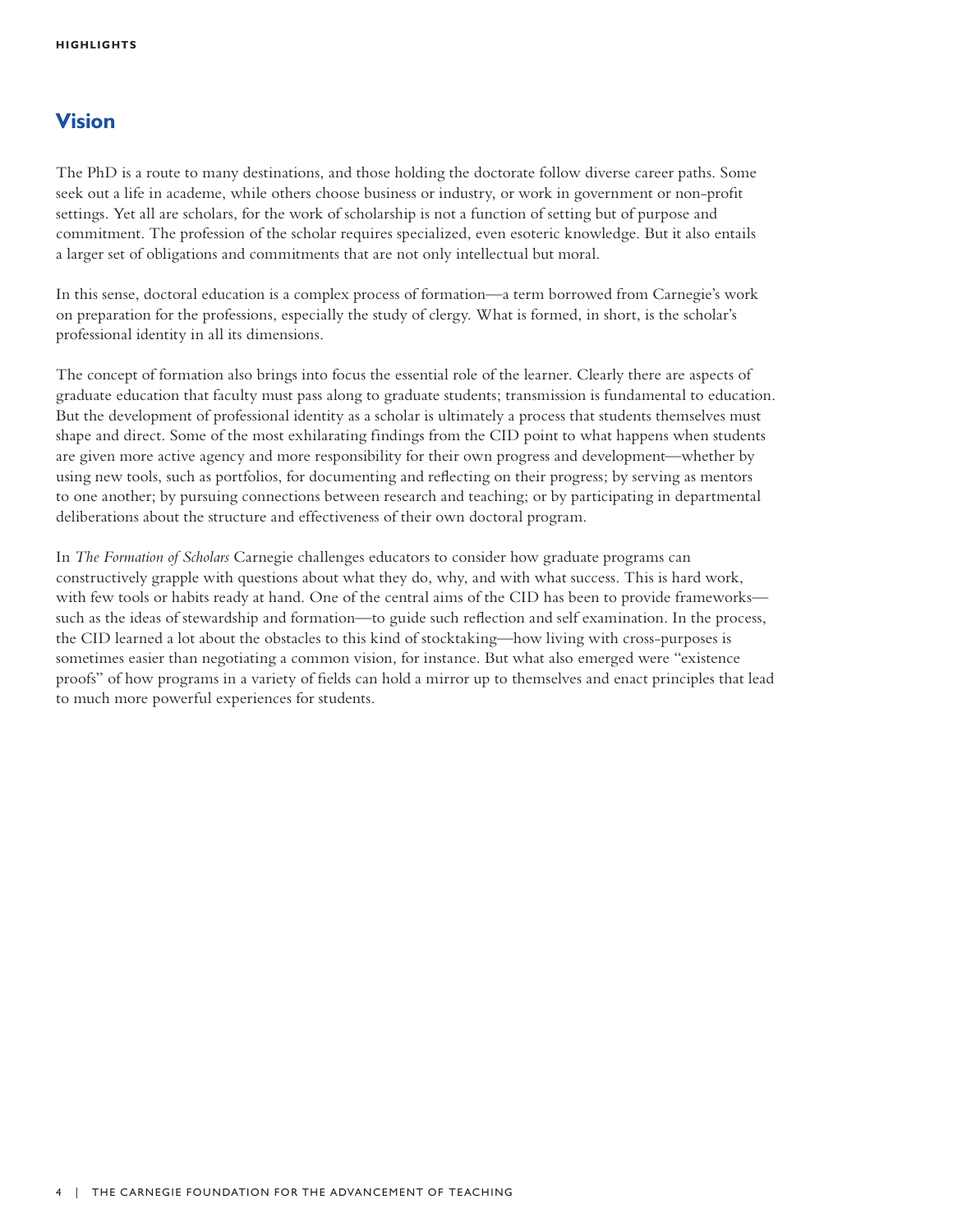# **Four Themes**

*The Formation of Scholars* approaches change in doctoral education through four themes: **talking about purpose, the principles of formation, apprenticeship reconsidered,** and **intellectual community.**

#### **Talking About Purpose**

Absent from most doctoral programs are processes, tools and occasions through which both faculty and graduate students can apply their habits and skills as scholars—their commitment to hard questions and robust evidence—to their purposes and practices as educators and learners.

Serious engagement with questions of purpose needs serious fuel, and some of the best fuel comes in the form of information. Often in educational settings the need for data and evidence of effectiveness is seen as something required by others (and such requirements are on the rise), but some of the most forward-looking, purposeful graduate programs have begun to create and analyze their own evidence, motivated by questions they want to answer. In doing so, they turn their research skills on themselves.

As Carnegie Foundation President Lee S. Shulman argues, there are inherent obligations and opportunities associated with becoming a professional scholar/educator, and especially with the responsibility to "treat our courses and classrooms as laboratories or field sites, and contribute through scholarship to the improvement and understanding of learning and teaching in our field."

## **Principles of Formation**

Serious structural and cultural changes in PhD programs are required for meaningful formation in a world that will surely

#### **Questions About Purpose**

- $\Box$  What is the purpose of the doctoral program? What does it mean to develop students as stewards? What are the desired outcomes of the program?
- $\Box$  What is the rationale and educational purpose of each element of the doctoral program? Which elements of the program should be affirmed and retained? Which elements could usefully be changed or eliminated?
- $\Box$  How do you know? What evidence aids in answering those questions? What evidence can be collected to determine whether changes serve the desired outcomes?

demand more of society's most educated citizens. In response, Carnegie proposes three principles for student formation: (1) progressive development towards increasing independence and responsibility, (2) integration across contexts and arenas of scholarly work, and (3) collaboration with peers and faculty at each stage of the process.

The idea is not to add new elements to PhD programs, but to shape and reshape existing ones to be more educationally formative. This view of improvement brings with it three imperatives:

 $\Box$  The first pertains to faculty. Faculty members have a responsibility to become familiar with emerging principles and insights that can guide student's transition from experience to expertise. Moreover, they are responsible for bringing to their work with students the same habits of inquiry and evidence-gathering they bring to their research, asking hard questions about whether (and which) students are meeting program goals and how those goals might be more successfully pursued.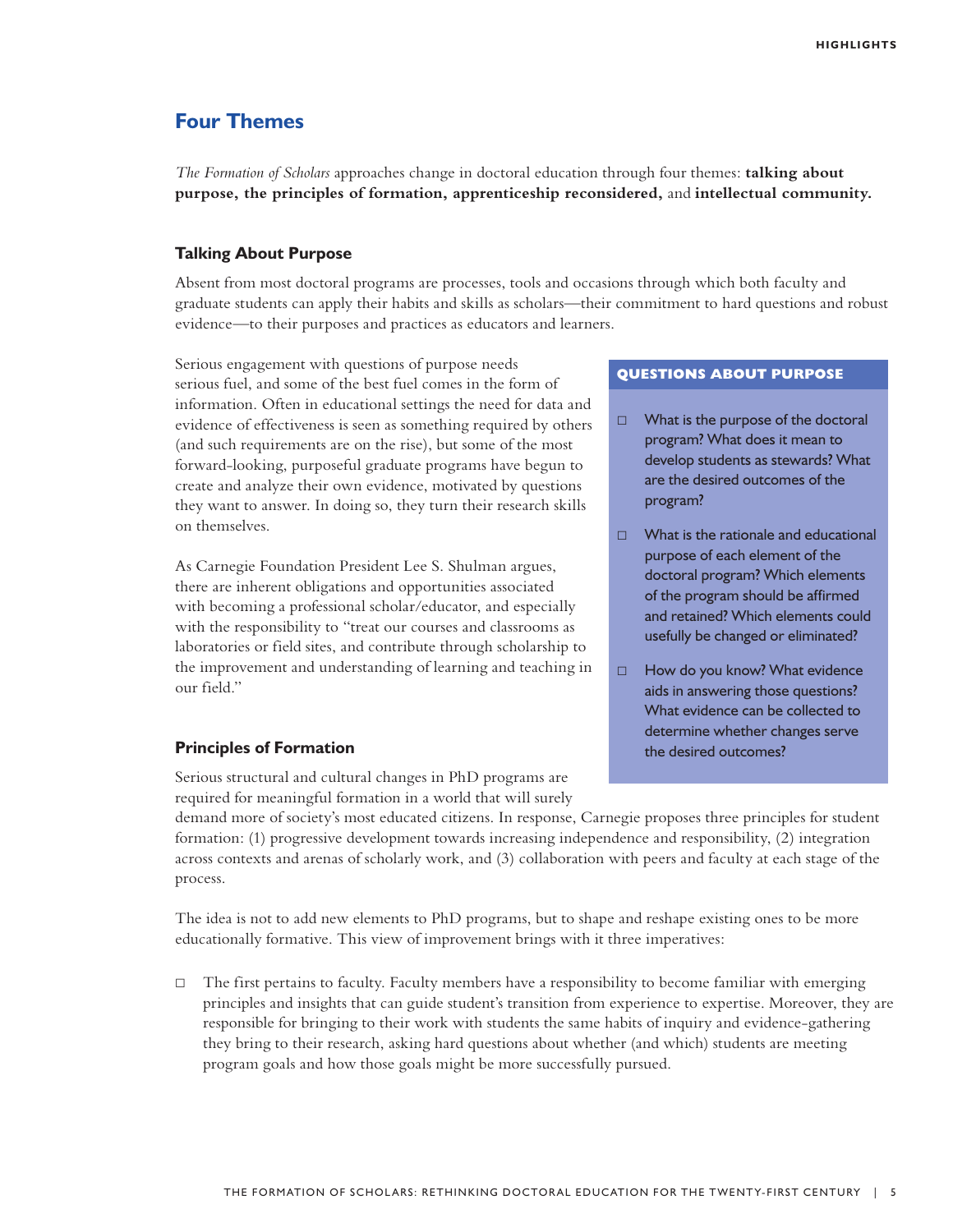- $\Box$  The second refers to students. Students must be responsible, active, intentional agents in their own learning.
- $\Box$  The third imperative involves both faculty and students. Real improvement must be a joint venture in which faculty and students are genuine partners.

#### **Apprenticeship Reconsidered**

*The Formation of Scholars* focuses on what might well be called the "signature pedagogy" of doctoral education, apprenticeship.

The tradition of close work between a faculty "master" and student "apprentice" has its roots in medieval guild culture, which then took hold in the early university as well. This central relationship is not the only

approach to graduate teaching and learning; there are courses, seminars and independent study. But apprenticeship remains a central experience. The question is whether it is serving the purposes most important to the formation of scholars in the twenty-first

**Carnegie calls for more purposeful, coordinated, multigenerational forms of mentoring and advising, with greater collective responsibility for the student experience.**

century, and the answer is that it is not. Students in many fields would greatly benefit from an alternative model of doctoral education in which apprenticeship is a shared function, and a reciprocal one, that fosters learning for both professor and student.

The solution is to reappropriate the term "apprenticeship" and urge it in directions more purposefully aligned with the vision of learning that is needed from doctoral programs today, combined with known ways to foster

#### **strategies for developing good apprenticeship relationships**

- $\Box$  Know one's self and each other well.
- $\Box$  Communicate clearly.
- $\Box$  Provide regular feedback.
- $\Box$  Take time.

that learning. Carnegie proposes a shift of prepositions: from a system in which students are apprenticed *to* a faculty mentor, to one in which they are apprenticed *with* several mentors.

It becomes clear that the traditional apprenticeship model must be enlarged and modified to create a new signature pedagogy for the formation of stewards. Drawing from developments that are evident in some settings and disciplines but not in others, Carnegie calls for more purposeful, coordinated, multigenerational forms of mentoring and advising, with greater collective responsibility for the student experience.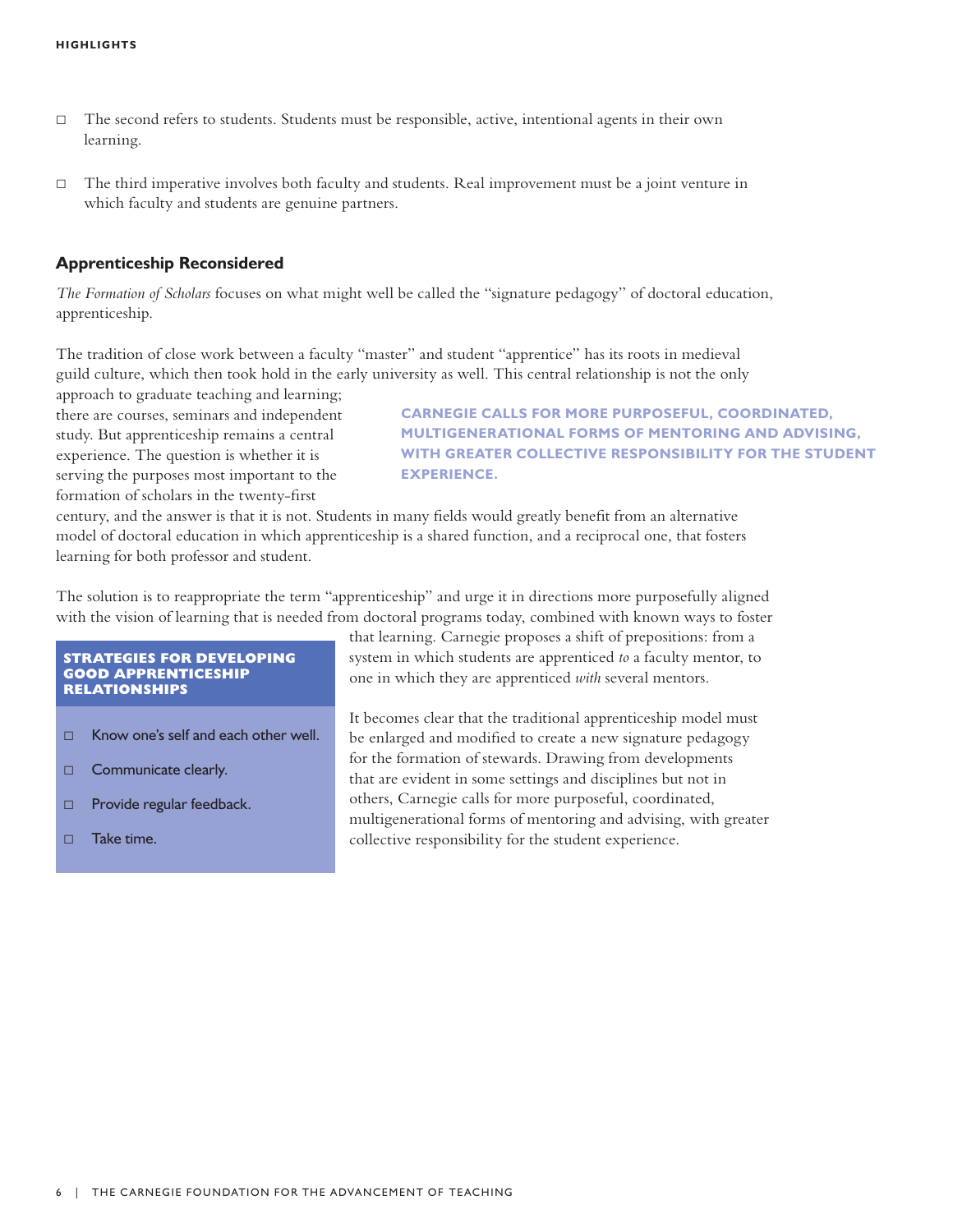### **Intellectual Community**

Intellectual community is not a difficult goal to embrace, but neither is it easily achieved. Many students report that the culture of their chosen program makes already daunting challenges even harder, and the difficulties are often felt most keenly by students of color and women, international students, and by those attending part-time. The goal, then, is to create environments in which all qualified students can succeed in the fullest way, becoming responsible stewards of their disciplines, academic citizens, and contributors to the larger society.

The benefits of a thriving intellectual community, however, go beyond the important goal of nurturing individual scholars. It also fosters the development of new knowledge by encouraging scholarly debate and intellectual risk-taking. Intellectual communities are not simply happier places to work; they are also

**Intellectual communities are not simply happier places to work; they are also more efficient engines of knowledge production than their dysfunctional, antisocial or apathetic counterparts.** more efficient engines of knowledge production than their dysfunctional, antisocial or apathetic counterparts.

Clearly there are many ways to promote intellectual community. But the point is not simply to create occasions, but to ensure that

these actually foster the intellectual and professional development of graduate students as stewards. Simply proliferating activities won't necessarily lead to greater intellectual engagement and development. Rather, strategies must be linked to and evaluated in light of the outcomes they are intended to produce.

#### **Characteristics of Intellectual Community**

#### k **Shared Purpose**

Purpose is more than a shared agenda for how to operate; it is a community-wide commitment to help students develop into the best scholars possible so that they, in turn, may contribute to the growth and creation of knowledge.

#### **Diverse and Multigenerational**

 An intellectual community able to stimulate new ideas and development is one with an appreciation for the generative potential of multiple perspectives. Far from requiring agreement on everything, true intellectual exchange must include a wide range of opinions that can challenge and inform thinking.

#### **Exible and Forgiving**

The most productive intellectual community is one that provides opportunities for experimentation and risk taking. Learning, after all, means making mistakes and testing inchoate ideas.

#### **Example 2 Respectful and Generous**

 Intellectual community is strengthened by close ties, and the general atmosphere ought to be civil, respectful and generous. Members of a vibrant intellectual community are generous with their time, ideas, and feedback.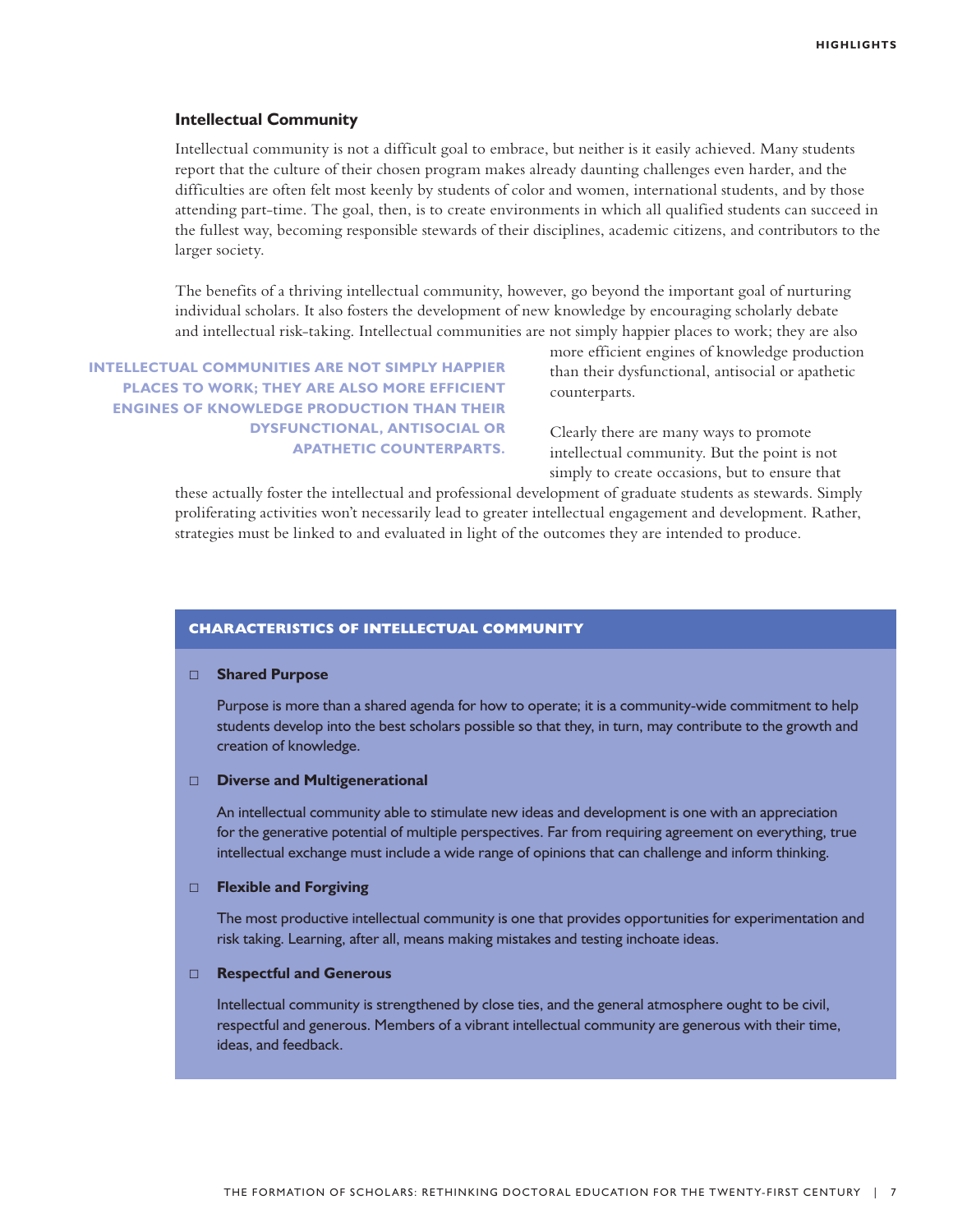# **A Call to Action**

No single charismatic leader, no one initiative or project, no solitary organization or group, and no one silverbullet remedy can effect the kinds of changes required to take doctoral education productively into the future. What is needed, rather, is purposeful action on many fronts by a full range of actors—each of whom brings distinctive strengths (and limitations) as an agent of change. It is by combining forces that those who care about doctoral education can now move the enterprise forward. The message of *The Formation of Scholars* is less about particular innovations than about a commitment to the ongoing process of improvement: deliberating about purpose, asking questions about effectiveness, gathering evidence to shape improvements over time, and taking action.

Students and faculty can take individual action, and individual actions add up to collective cultural change. A learning-centered view of doctoral education means that every academic department should be a lively intellectual community, celebrating the advancement of learning and knowledge.

### **Students**

- $\Box$  Become involved in—and help lead—a process of self-study and deliberation about the doctoral program you are a part of: how it works, how well, and how it must change.
- $\Box$  Find occasions and intellectual communities in which you can engage the questions that should be fundamental for any scholar: Why do you want to study this field? What is it about the field that ignites your passion? What do you need and want to learn?
- $\Box$  Seek out powerful learning opportunities.
- $\Box$  Cultivate multiple mentoring relationships and look for ways to make their benefits reciprocal.
- $\Box$  Become involved: join a departmental committee, host a visiting speaker, or organize a seminar.

### **Faculty**

- $\Box$  Turn scholarly lenses on the experience of students.
- $\Box$  Have the difficult conversations about purpose.
- $\Box$  Come together with colleagues to say what you seek for your students.
- $\Box$  Use evidence to identify strengths and weaknesses of the program.
- $\Box$  Share results widely.

### **University Administrators**

- $\Box$  Send signals about the importance of the quality of doctoral education.
- $\Box$  Raise the profile of departmental improvement initiatives.
- $\Box$  Make good ideas from other settings available and visible.
- $\Box$  Look for ways to connect successful innovations in undergraduate programs to work at more advanced levels.
- $\Box$  Join national efforts.
- $\Box$  Bring resources and ask for results.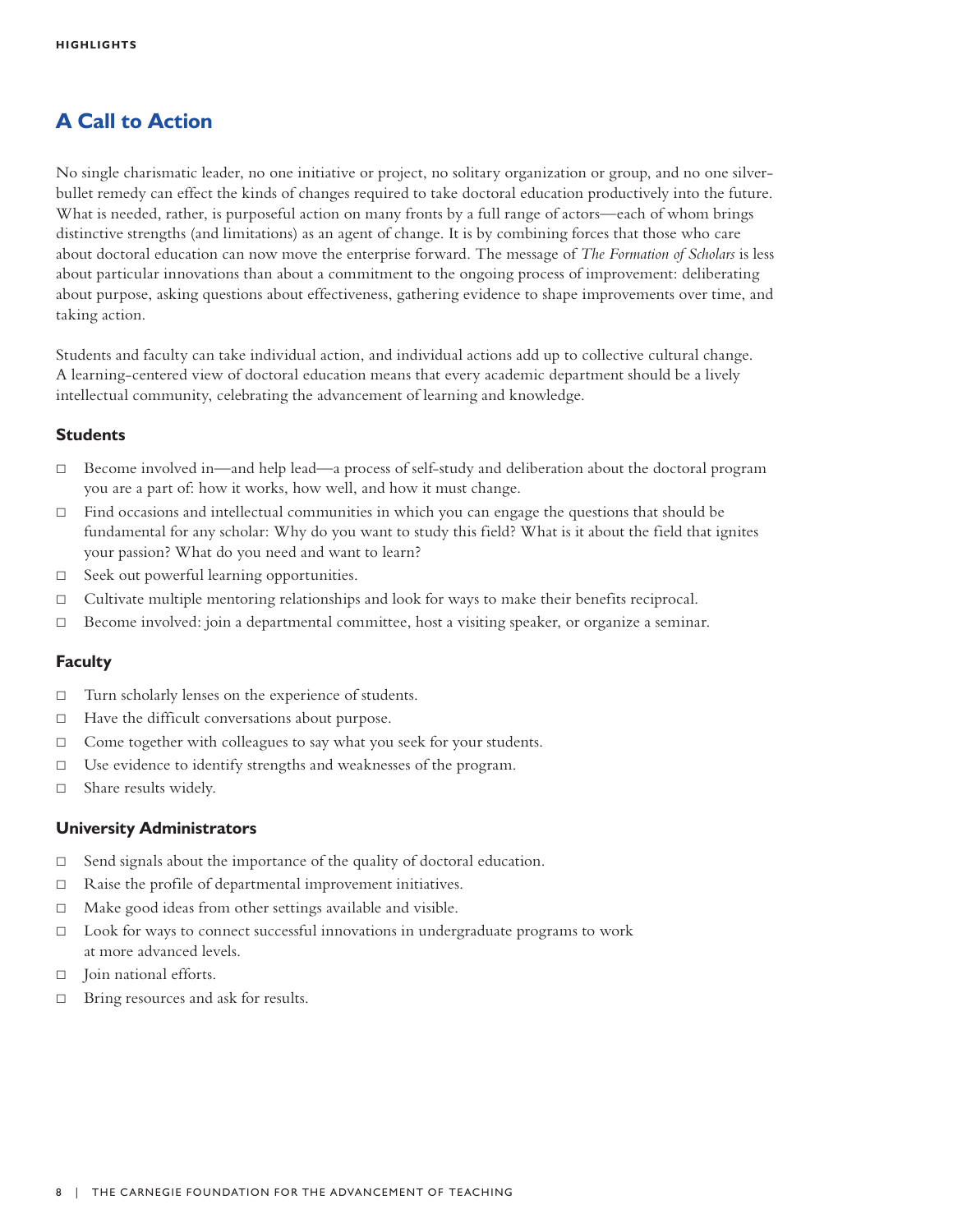## **the CID gallery**

Carnegie's vision of the change that is needed often takes the form of "existence proofs," examples of innovations and experiments that demonstrate things that can be done. Often useful examples exist in other disciplines, a lesson learned time and again in the CID. Carnegie created an online gallery so participating departments could display "snapshots" of their work, allowing information to be shared across disciplines. These snapshots are text and image portrayals of departments' goals as part of the CID project. Many include links to documents and other resources. The gallery is divided into four frameworks to help the visitor see a particular kind of work. The section on CID Work gives the big picture of departments' CID-related efforts. Snapshots in Innovations provide details about new initiatives. In the Elementary Elements section, snapshots provide details of features of doctoral programs that predate the work of the CID, but that others might want to learn more about.

**http://gallery.carnegiefoundation.org/cid/** 

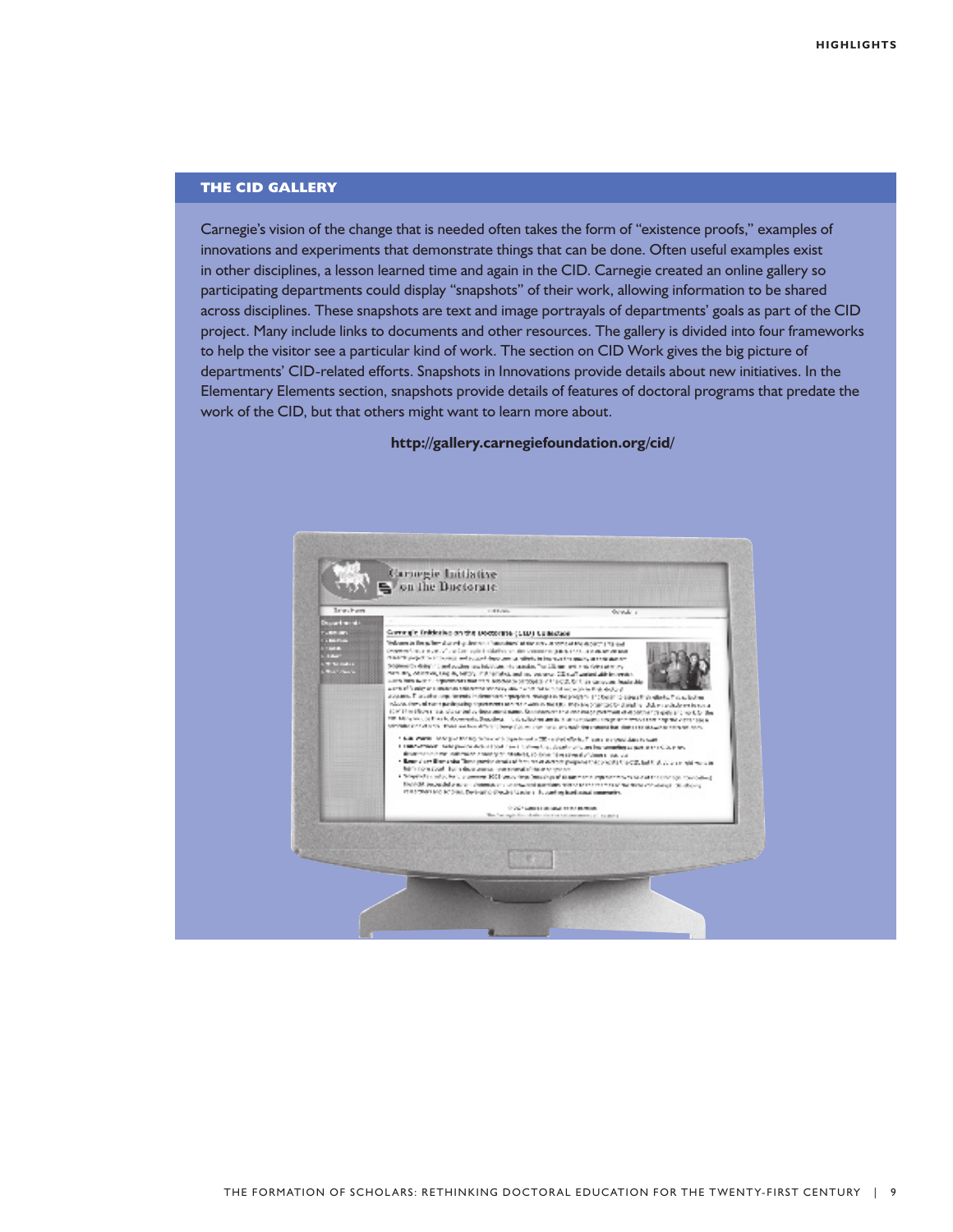# **Table of Contents**

## **THE FORMATION OF SCHOLARS**

## **Rethinking Doctoral Education for the Twenty-First Century**

**Moving Doctoral Education into the Future Setting the Stage for Change Talking About Purpose: Mirrors, Lenses and Windows From Experience to Expertise: Principles of Powerful Formation Apprenticeship Reconsidered Creating and Sustaining Intellectual Community**

A previous CID publication, *Envisioning the Future of Doctoral Education: Preparing Stewards of the Discipline*, is a collection of 21 essays by leading researchers and scholars in the fields of chemistry, education, English, history, mathematics and neuroscience.

**Available from Jossey-Bass, A Wiley Imprint at** 

**www.josseybass.com or by calling 877.762.2974** 

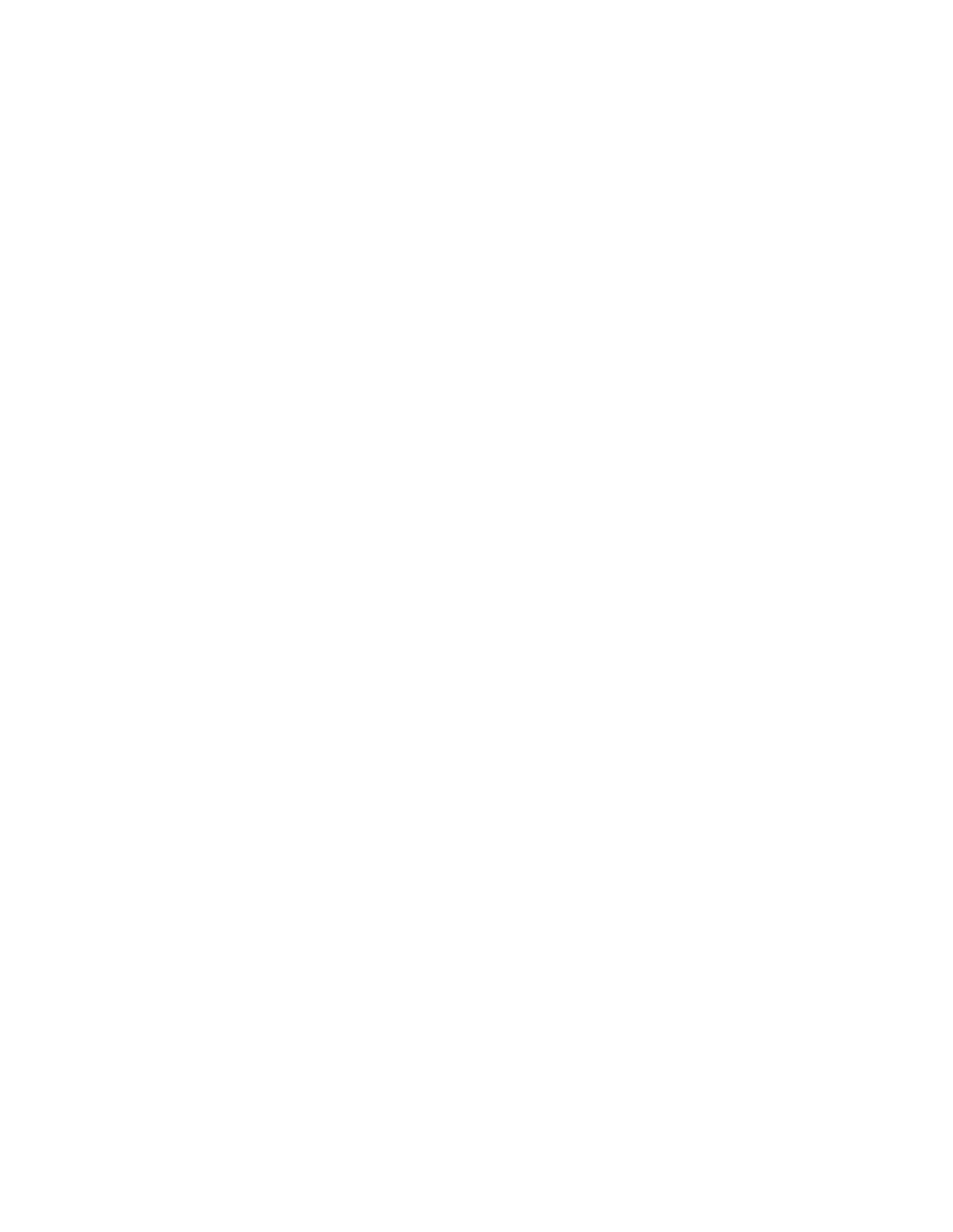| $\mathbf{\mathbf{\mathbf{\Xi}}}$ JOSSEY-BASS<br>An Imprint of <b>WILEY</b><br>Now you know.                                                                                                                                                                                                                                                                                                                                     |                                    |                              |                                   |                                                                                              |     |                                                                                                         |  |  |  |
|---------------------------------------------------------------------------------------------------------------------------------------------------------------------------------------------------------------------------------------------------------------------------------------------------------------------------------------------------------------------------------------------------------------------------------|------------------------------------|------------------------------|-----------------------------------|----------------------------------------------------------------------------------------------|-----|---------------------------------------------------------------------------------------------------------|--|--|--|
| Please send me the following:                                                                                                                                                                                                                                                                                                                                                                                                   |                                    |                              |                                   |                                                                                              |     |                                                                                                         |  |  |  |
| The Formation of Scholars<br>By George E. Walker, Chris M. Golde, Laura Jones, Andrea Conklin Bueschel and Pat Hutchings                                                                                                                                                                                                                                                                                                        |                                    |                              |                                   |                                                                                              |     |                                                                                                         |  |  |  |
| ISBN: 978-0-470-19743-1   US \$40.00                                                                                                                                                                                                                                                                                                                                                                                            |                                    | Hardcover                    |                                   |                                                                                              |     |                                                                                                         |  |  |  |
| <b>NAME</b><br><b>ADDRESS</b>                                                                                                                                                                                                                                                                                                                                                                                                   |                                    |                              |                                   |                                                                                              |     |                                                                                                         |  |  |  |
| <b>CITY</b>                                                                                                                                                                                                                                                                                                                                                                                                                     |                                    |                              | <b>STATE</b>                      |                                                                                              | ZIP |                                                                                                         |  |  |  |
| Payment enclosed. All payments must be in U.S. dollars.<br>(Payable to John Wiley & Sons)<br>CARD NO.<br><b>EXP. DATE</b>                                                                                                                                                                                                                                                                                                       | <b>CHECK / MONEY ORDER</b>         | <b>VISA</b><br>DAY PHONE     |                                   | <b>AMERICAN EXPRESS</b>                                                                      |     | <b>MASTERCARD</b>                                                                                       |  |  |  |
| SIGNATURE<br>Please add shipping charges:                                                                                                                                                                                                                                                                                                                                                                                       |                                    |                              |                                   |                                                                                              |     |                                                                                                         |  |  |  |
| <b>MERCHANDISE</b><br>First book<br>Each additional book                                                                                                                                                                                                                                                                                                                                                                        | <b>SURFACE</b><br>\$5.00<br>\$3.00 | $2-DAY$<br>\$10.50<br>\$3.00 | <b>I-DAY</b><br>\$17.50<br>\$4.00 |                                                                                              |     |                                                                                                         |  |  |  |
| Quantity discounts available. Please call 877.762.2974. College/university bookstores and libraries, please call 800.225.5945, option 1.                                                                                                                                                                                                                                                                                        |                                    |                              |                                   |                                                                                              |     |                                                                                                         |  |  |  |
| Prices listed are for domestic United States customers and are subject to change without notice. Availability subject to stock on hand.                                                                                                                                                                                                                                                                                         |                                    |                              |                                   |                                                                                              |     |                                                                                                         |  |  |  |
| <b>BOOK PRICE \$</b>                                                                                                                                                                                                                                                                                                                                                                                                            |                                    | SHIPPING \$                  |                                   | SALES TAX \$                                                                                 |     | TOTAL \$                                                                                                |  |  |  |
| Jossey-Bass, A Wiley Imprint   10475 Crosspoint Blvd., Indianapolis, IN 46256   PH: 800.956.7739   FX: 800.605.2665   www.jbp.com<br>Ordering by Phone, Fax, E-mail or Mail                                                                                                                                                                                                                                                     |                                    |                              |                                   |                                                                                              |     |                                                                                                         |  |  |  |
| Wiley products may be ordered directly from the address and<br>phone numbers provided. Wiley accepts payment by check,<br>money order or credit card including American Express, Visa,<br>and MasterCard. Checks and money orders must be drawn<br>on a U.S. bank. Customers with an existing Wiley account<br>number who wish to place telephone orders should have<br>their account numbers readily available when they call. |                                    |                              |                                   | 10475 Crosspoint Blvd.<br>Indianapolis, IN 46256<br>Phone: 877.762.2974<br>Fax: 800.597.3299 |     | <b>Customer Care Center - Consumer Accounts</b><br>Hours: Weekdays, 8:00 A.M. to 8:00 P.M. Eastern Time |  |  |  |
| Places use oithou Web site to order                                                                                                                                                                                                                                                                                                                                                                                             |                                    |                              |                                   |                                                                                              |     |                                                                                                         |  |  |  |

www.wiley.com<br>www.josseybass.com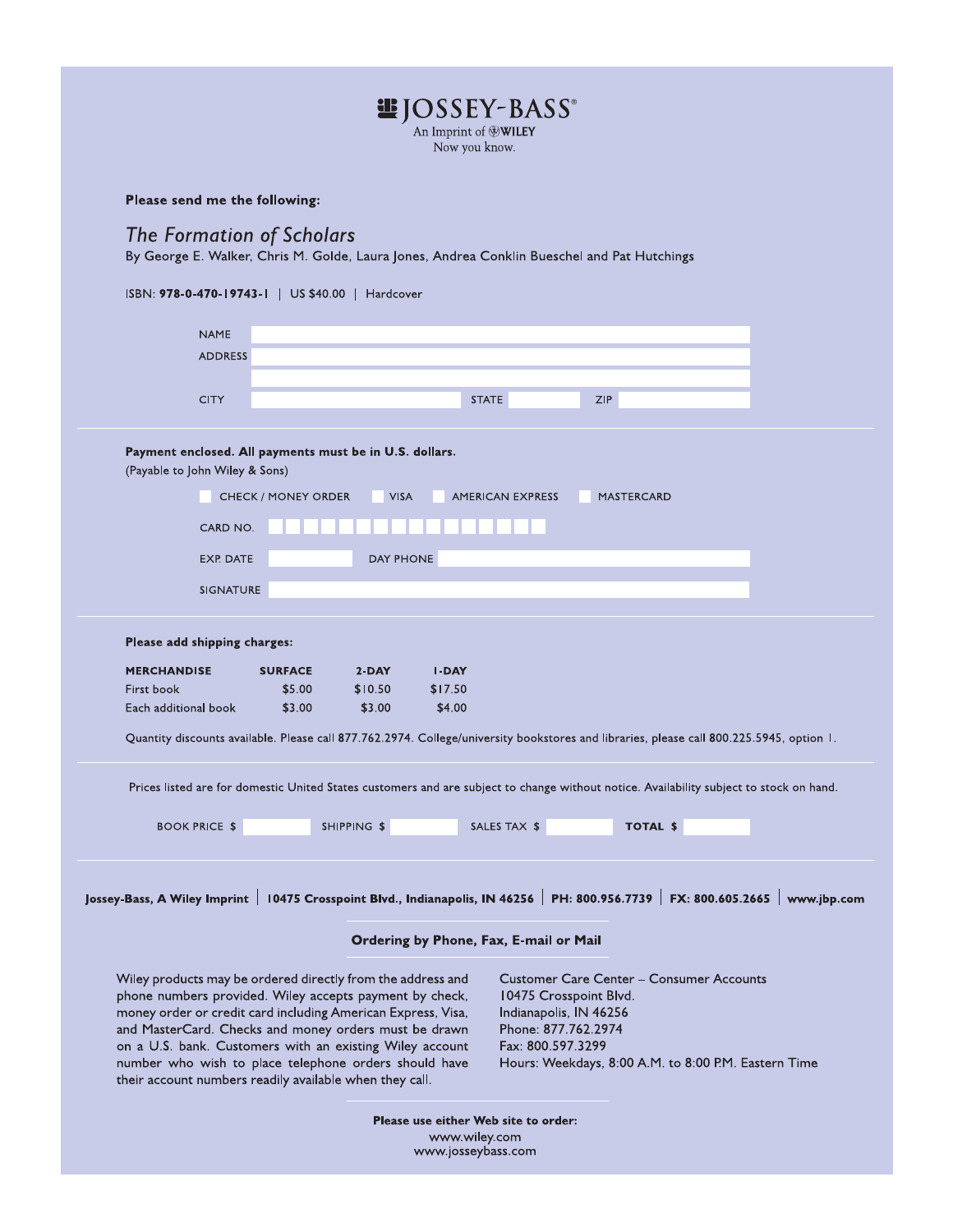Board of Trustees

**DAVID S. TATEL** Board Chair U. S. Circuit Judge U. S. Court of Appeals for D.C. Circuit

**Rebecca S. Chopp** Board Vice Chair President Colgate University

**Richard C. Atkinson**  President Emeritus University of California System

**Jürgen Baumert Director** Max Planck Institute for Human Development

**Yehuda Elkana** President and Rector Central European University

**Bernadine Chuck Fong**  President Emerita Foothill College

**Susan H. Fuhrman** President Teachers College, Columbia University

**Louis M. Gomez** Aon Professor of Learning Sciences and Professor of Computer Science Northwestern University

**Kati Haycock** Director The Education Trust

**Janet L. Holmgren** Former Board Chair President and Susan Mills Professor Mills College

**Freeman A. Hrabowski III**  President University of Maryland, Baltimore County

**Jason Kamras** 2005 National Teacher of the Year

**Richard A. Middleton**  Superintendent San Antonio North East Independent School District

**Renée A. Moore** English Instructor Mississippi Delta Community College

**Lynn Olson**  Managing Editor *Education Week*

**Eduardo J. Padrón** President Miami Dade College

**Thomas Payzant** Senior Lecturer Harvard Graduate School of Education

**Lee S. Shulman**  President The Carnegie Foundation for the Advancement of Teaching

**Catharine R. Stimpson** Dean of the Graduate School of Arts & Science New York University

**Nina Zolt**  Co-Chair, Co-Founder and Chief Program Architect ePALS, Inc.